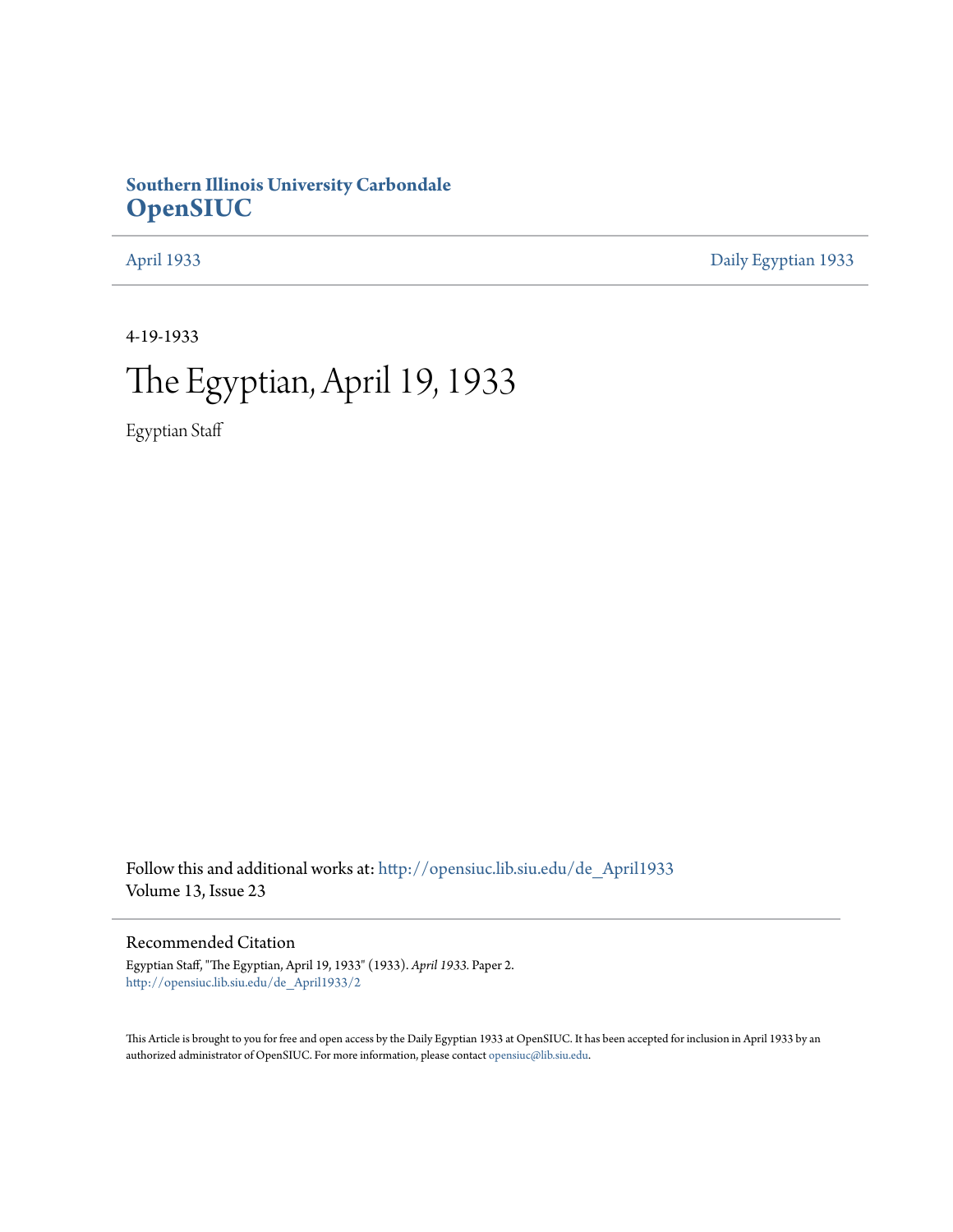

## STUDENTS WILL RECEIVE HONOR **LETTERS IN MAY**

nounced that seventy-two college studebts will receive scholarship honor other senior class replies  $\frac{1}{2}$  and  $\frac{1}{2}$  are connected. letters because they averaged  $\ldots$ 5 or the Council.<br>better for the fall and winter terms better for the fall and winter terms. Besides Mr. Walker, Marc Green<br>The letters are warded on the basis and James Payne were also nemin-The letters are warded on the basis and James Payne were also integral on the position. of fourteen hours of college work ated for the position. for the two terms. In all probability the students will receive the letters dent, also brought up the matter of late in May during one of the Chapel a junior-senior prom which probably programs. Last year, fifty-three stu-<br>programs. Last year, fifty-three stu-<br>don't received coholectie letters.<br>Hills Country Club. Herbert Bricket,

honor students serve as ushers and I co-operation toward the dance.<br>marshalls during baccalaureate and  $\begin{bmatrix} 0 & -\text{operator} \\ 0 & +\text{ this sum} \end{bmatrix}$  must him marshalls during baccalaureate and At this same me ting announce-<br>commencement exercises. No doubt. commencement exercises. No doubt ment was made concering the meas-<br>this procedure will be followed again memoria, the same and meas-

Cross, 4.55; Zella Crowder, 4.55; be \$1.75. James Dillow, 4.65; Lista Gardner, 4.5; John Gilbert, 4.75; Paul Mc-Roy,  $4.625$ ; James L. Payne, 4.77; Gus Roth, 4:625; Pauline Sorgen,  $4:7$ ; Ralph Thompson,  $4.625$ ; Robert Walker, 4:5; Jane Warren, 4.82.

### Juniors

Richard T. Arnold, 5:0; Harold Felty, 4:61; William Robert Finley, 4:625: Lowell Hicks, 4:75: Margaret Hill; 4:625; Ruth Merz, 4.5; Paul H. Nehrt, 4.625; Samuel J. Scott, 5.0; Laurence Albert Springer, 4:5; Ruth  $(Continued on Page 6)$ 

### $I. C. P. A.$  to Hold Convention May 6 at Bradley College

Word has been received from Professor R. R. Barlow of the University of Illinois that in spite of the depression, the annual Illinois College Press Association will be held at Bradley Heitman, the new editor and business at West Frankfort a few days ago.<br>manager attending the meeting as The tumblers, under the supervismanager attending the meeting as delegates from Southern Teachers'

mensely valuable to the new officials received. -Tomorrow the team will of the college papers since they re- close its season with a final exhibition ceive a number of constructive crit- in chapel before the student body icisms, some excellent advice, and of S. I. T. S.  $\left|\frac{\text{staff members have designated their suggestions. In former years, the number of additional affairs are not possible.}{}\right|$ suggestions. In former years, the The boys are to be highly com-<br>committee in charge of the meeting, mended on the wonderful season committee in charge of the meeting. has arranged to have a prominent they have had and tthe splendid journalist to speak at the general work they have done. journali~t to speak at the general .work they have done. . ses~i.on. No small amount of gratItude

### Robert Walker is Elected to Council; Replaces D. Cooper At a meeting of the senior class

held last Thursday morning, Robert<br>Walker was elected to serve as one SEVENTY-TWO HAVE AVERAGE  $\begin{bmatrix} \text{water} & \text{wa} & \text{electric} & \text{water} & \text{wa} & \text{acceler} \\ \text{Schoel} & \text{of the semi} & \text{reper} & \text{b} & \text{BILL} & \text{RUSIMS} & \text{BUSIMSSS} \end{bmatrix}$  is representatives to the BILL RUSHING IS BUSINESS gument next Monday night, April 24, "I 4.5 OR BETTER FOR FALL School Council for the remainder of MANAGER; M. E. WOODS AND WINTER TERMS  $\begin{bmatrix} 1 & 0 & 0 \\ 0 & 0 & 0 \\ 0 & 0 & 0 \end{bmatrix}$ the regular academic year. Mr. Walker replaces Richard Cooper, who finished his senior year at the end of Coach William McAndrew has an-<br>unced that seventy-two college stu-<br>the will receive scholarship honor other senior class representative to<br>his will receive scholarship honor other senior class representative to

dents received scholastic letters.<br>It has been customary to have the junior class president, has been customary to have the adversal the identity of the model hemotic letters. endorsed the idea and has offered his

this procedure will be followed again  $\frac{1}{2}$  urements for caps and governs for this year. is year.<br>Fifteen seniors will receive letters, cording to Mr. Lambert, measure-Fifteen seniors will receive letters, cording to Mr. Lambert, measurements will be taken at Walker's Harold 'Adams, 4.5; Afton Beasley, Clothing store downtown. The price 4.5; Paul Benthall, 4.73; Kenneth of renting the cans and gowns will



Xew business manager of the EGYPTIAN, will take charge of the business staff this week. He has been connected with that organization during the past year.

### Tumbling Team Will Perform at Centralia High

College, Peoria, Illinois, May 6. Last | Today the exhibition tumbling year the convention was held at team composed of eigteen members Wheaton Collegge with Norman Lov- is to appear at te high school at allette retiring EGVPTIAN editor Centralia. A special invitation was ellette, retiring EGYPTIAN editor, Centralia. A special invitation was<br>Clarence Kirchoeffer, retiring busi-received from the principal, Mr. Os-Clarence Kirchoeffer, retiring busi- received from the principal, Mr. Os-<br>ness manager, Elma Trieb, and Hay car Corbell, who saw them perform

ion and coaching of Mr. Vincent Di College. If it is at all possible, the Giovanna of the Physical Education EGYPTIAN will try to send four rep- Idepartment, has made six trips to resentatives to the Bradley meeting. | neighboring towns, prior to this one These conventions are usually im- and in every instance, has been well

Miss Harriett Slenker, editor of should be extended to Mr. Di Gio- $\cdot$  expended in training these boys.

## COUNCIL ELECTS MERZ EDITOR OF 1933-34 EGYPTIAN



Council called last Friday morning, organization. The affirmative speakness mapager respectively of the eanor Etherton, both of arbondale,

 $M$  is Merz, who will be a Senior (Continued on Page 6) ours."<br>
Miss Merz, who will be a Senior  $M \sim \frac{(Continued on Page 6)}{M \cdot N}$  of the university stu-She has been a member of the EGYPTIAN staff since her freshman year, serving first as a reporter. Then she was advanced to the position of society editor. During her sophomore year she replaced Donald mark with the secondary payries. The second Payne as one of the associate editors and this year she was considered the first associate editor. Since her identification with the EGYPTIAN she has proved herself to he a capable and most efficient writer.

### Merz an Honor Student

Miss Merz is an honor student having an average of  $\pm 5$  for the fall and winter terms. She is also a member of For-Ag-Il, honorary forensic organization; and the French Club. Miss Merz has been president of Mu Tau Pi, honorary journalistic fra-

ternity, for the past year.<br>The EGYPTIAN staff realizes that The EGYPTIAN staff realizes that night it is impossible to reveal the miss Merz is deserving of the honor night it is impossible to reveal the play.

### (Continued on page 6)

### Egyptian Staff to Have Banquet

Tomorrow Night

the Bradley "News!" is president of vanna for the time and effort he has new editors, the retiring and new the 1933 convention. cial gathering of the staff for the <sup>2011</sup> control of the same time it has been letter allowed to enter the state con-<br>year. At the same time it has been letter allowed to enter the state con-<br>graphing School will try out faculty advisors, the retiring and test.<br>
BANDS commencement weak "The Sumple

### Spring Debates Are Scheduled to' Take

"Resolved: That ,picketing in the coal fields of Illinois should be aboltotal tradition for server was elected to server as one ished" will be the question for ar-<br>gument next Monday night, April 24, "I ADMIRE AMERICAN SCHOOLS". EDITOR OF OBELISK Forum will meet in the annual spring REPORTER debates. In the Socratic hall the af firmative team of the Forum and the negative team of the Illinae will<br>|argue=the question, while at the of the F<br>question. same time the affirmative team of the Illinae and the negative speakers of the Forum will debate the same

Don Brummet, Du Quoin, and tila Lasso de Raybourn seemed rethe affirmative team of the Forum, and return to her home in Panama. Harry Moss, Carbordale, compose luctant enough to leave Little Egypt I am I charlie J. Moore, Mound City, But her eyes hone with genuine en-<br>and John Stansfield, Mount Carmel, thusiasm as she launched into a de-RUTH MERZ and Graphie 3. Moore, Mount City, But her eyes hone with genuine en-<br>At a special meeting of the School are the negative debaters of the same shamed thus a de-<br> $\frac{d}{dt}$  are the negative debaters of the same ser Ruth Merz of East St. Louis and Wil- | ers for Illinae are Lois Snider, liam Rushing of CarborJu: were Pinckneyville, and Wilbe Sandner. "When are you going back to Panselected to serve as editor at d busi- Marior. Marjorie Womble and El-EGYPTIAN for the coming year, compose the negative team for the



Recently elected editor of the Obelisk, will publish the 1934 year-book. She is known especially for her activity on the EGYPTIAN staff and in the Ze-<br>tetic Society.

Miss Merz is deserving of the honor The school band contest for the selection of the cast for the play.<br>she has received and is certain that South district of Southern Illinois "Passing of the Third Floor Back" South district of Southern Illinois was held in the Shryock Auditorium Friday and Saturday, April 14 and ock Auditorium.<br>15, both afternoon and evening. The  $\vert$  Judges of the 15. both afternoon and evening. The  $J$  Judges of the tryouts included Mr. judges of the society. Gale K. Blakeslee, Johnston City, Mrs. J. A. Marberry, local speaking<br>grade school woodwinds: David S. teachers, Mrs. Richard Gadske, who grade school woodwinds: David S. teachers, Mrs. Richard Gadske, who<br>Melntosh, Carbondale, grade school formerly taught the public speaking Plans are completed for the and brass; high school brass, brass quar-<br>Plans are completed for the and brass; high school brass, brass quar-<br>nual EGYPTIAN hanouet which will tettes; Howard Thrailkill, Murphys- High School, nual EGYPTIAN banquet which will entered at the maintin, wurphyse High School, and Mrs. O. H. Young,<br>be held at the Kuehle Chicken farm boro, drums; Theo. Paschedag, West who proved to be an excellent judge be held at the Kuenie Chicken  $\tan m$  Frankfort, woodwinds and piano. Mr. last year.<br>tomorrow night. At the time of McIntosh judged the contestants on At four writing approximately twenty-five McIntosh judged the contestants on At four o'clock this afternoon try-<br>writing approximately twenty-five Saturay afternoon and evening.<br>the financial contest on the contest of the contest

### (Continued on Page Five) (Continued on page 2)

## Place Next Monday. TO LEAVE COLLEGE MRS. RAYBOURN FOR PANAMA HOME

### (By FRANCES NOEL)

"I don't like the big cities of America-New York, Philadelphia; they are so lonely. But here in Carbondale everyone is so nice. I start to live again my own life-I can be<br>happy!" And at that moment Dona-And at that moment Donascription of her native country. "It<br>is BEAUTIFUL there—and lots of<br>fun, I tell you."

ama." she was asked.

4.5; Paul Benthall, 4.73; Kenneth of renting the caps and gowns will manager of the annual will be chosen | Margrave, director of the collector American schools very much, I like<br>The state is a later meeting of the counci "I go back next week; I come here<br>to visit my husband—he lives in Mar-Mary Ellen Woo.:: of Carbo:dale' Illinae.<br>was also elected as the Obelisk editor Margarye and Mary to Preside. [100. But we live in Carbondale now, was also elected as the Obelisk editor Margarve and Merz to Preside (200). But we live in Carbondale now,<br>for the ensuing year. The business. In the Socratic hall Mr. Wendell, so I can go to school. I admier the

> next year, had no opponents for the MARY ELLEN WOODS It seems that the university stu-<br>nosition. She has the essential onal MARY ELLEN WOODS dents in Panama, at least those of In the main of the spential qual-<br>Interiors that entitle her to this no. ifications that entitle her to this po- the stational School and the National School and the Sational school and the stational school and the stational school and the stational school and the station of the station of the sition, namely, experience and talent.<br>She has been a member of the **institute which is a second from six o'clock** to eight o'clock in the morning, and again from four to nine in the evening. This schedule Donatila Raybourn followed, teaching in the grammal' school during the day. She earned her degree in political science,<br>and is now qualified to practice law

> > $\overline{\text{Continued on Page 6}}$

# Socratic Society<br>Holds Tryouts

Tryouts for "The Passing of the Third Floor Back" spring entertain-Southern Schools | ment of the Socratic Literary So-Meet on  $C$ ampus  $\begin{bmatrix} \text{city, were held yesterday afternoon} \\ \text{in the Sormic ball} \end{bmatrix}$ in the Socratic hall. Because the In Band Contest EGYPTIAN goes to press Monday will be presented June 1 at the Shry-

John Whight, sponsor of the society,

staff members have designated their Saturay afternoon and evening. outs for Ferenc Molnar's "The state" of a state of a state of a state of a state of a state of a state of a state of a state of a state of a state of a st The contestants were placed in one Swan," the Zetetic presentation, will<br>of four groups, according to their be held in Zetetic hall. No doubt a The banquets serve as the final  $\text{so} \cdot \text{as}$  of four groups, according to their be held in Zetetic hall. No doubt a The banquets serve as the final  $\text{so} \cdot \text{as}$  only those who rated Group number of pupils from the All commencement week, "The Swan"

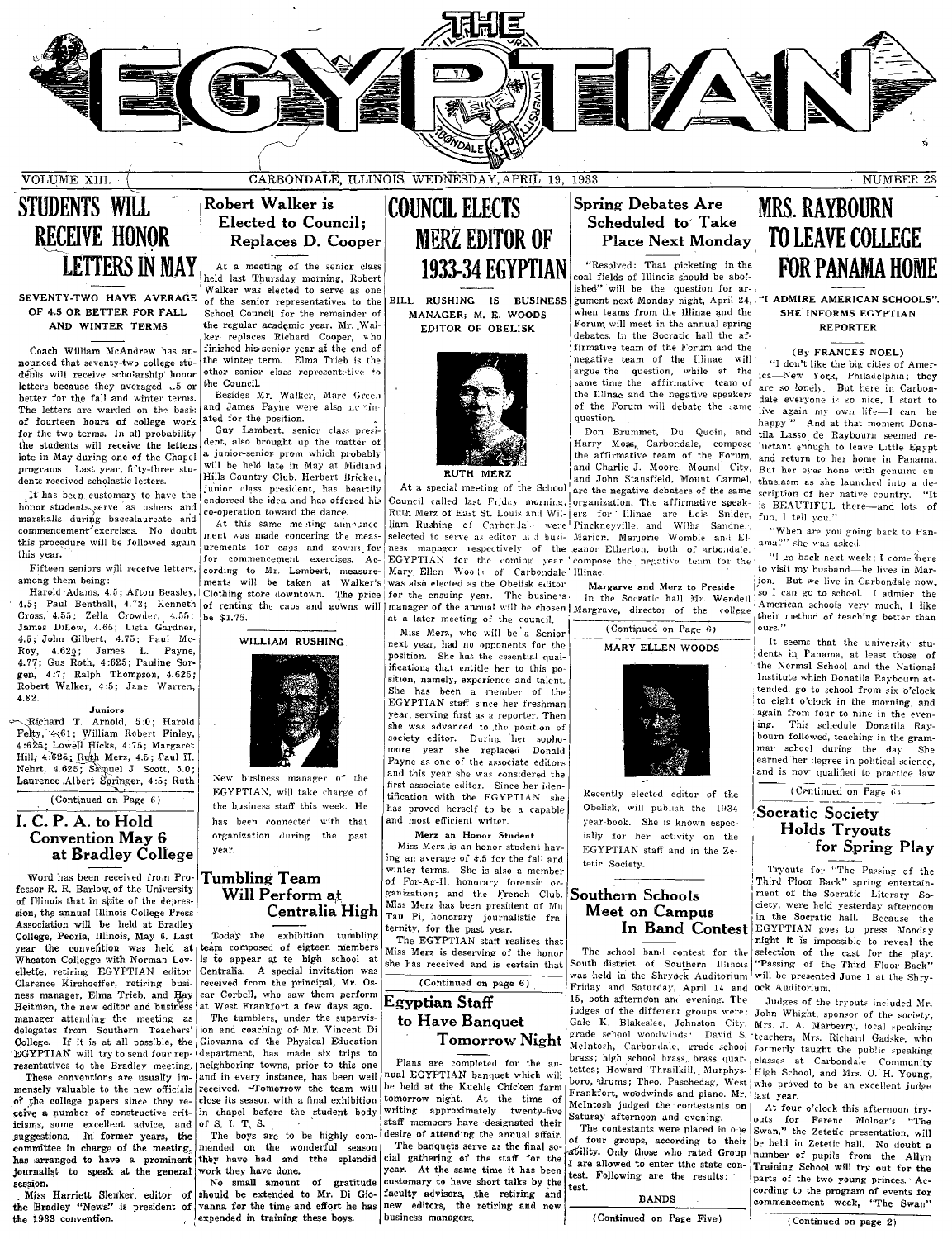PAGE TWO

## Lost and Found

#### 1.057

A green Parker pencil was lost 15 by Laverne Hemmer. The finder is<br>asked to return the pencil to the Busineess Office to receive reward. Evelyn Eaton has lost a pair of glasses.

Last Wednesday a Mu Tau Pi key on a gold chain was lost somewhere between the campus and the Delta Sig sorority house. The finder will please return the key to the EGYP-TIAN office.

Miss Martha Scott recently lost a beaded bag containing from \$5 to \$10.

#### FOUND

lisk ofofice.

Anril  $11 -$ Leda Pennington found'a Palmer Method manual.

on the purse.

fice last week.

SOCRATIC SOCIETY TO HOLD (Continued from Page One)

will be presented May 31 at the college auditorium.

Mr. Robert Faner, sponsor of the earlyorganization, Mrs. C. L. Peterson, dramatic coach of the First Methodist church, Mrs. T. B. F. Smith, Zetetic Society to formerly director of dramatics here, Mr. S. T. Turbyfill, director of dramatics at Carbondale Community.<br>High, and Mrs. O. B. Young, will; serve as judges of the Zetetic tryouts.

Best equipped Watch and Jewelry Repair Shop in Southern Illinois at Was postponed suddenly because of<br>your service. Odd shaped watch crys- the conflict with the dress rehearsal<br>of the operetta, "All at Seea." tals 50 cents; one day service and moderate prices on all work. S. S. a discussion of the Abbey Players. MULLINS, JEWELER, located over by Gasaway Bovinet, a 'cello solo by Fox Drug Store.

CUT FLOWERS POTTED PLANTS **DESIGNS** CORSAGES, ETC. **Buzbee-The Florist** 

West of Campus

Phone 374





Sigma Sigma Sigma will formally install its officers for the coming year. Frances Matthews, retiring president, April 5 - Miss Frances Barbour will arrive from Chicago within the found a fountain pen in the old Obe- next few days to conduct the installations services.

Mary Nancy Felts of Harrisburg will be installed as president. Miss Felts, a charter member of the local April 13 - A coin purse contain-chapter, will be a senior next year. ing a compact was found by Lorene She is a member of Zetetic society, Cook. The name of of Helen Keil is and she served as corresponding secretary of the sorority last year and A compact and a man's glove were as pledge captain this year. Miss also turned in at the President's of- Felts has been a representative to the Pan-Hellenic organization for the past two years.

The other officers who will be installed at this same ceremony in-TRYOUTS FOR SPRING PLAY cluded: Vice-president - Mary Isa- role. The chorus of fairies both in belle Campbell, Carbondale: Treasurer-Eula Mae Wiliams, Carbondae; Corresponding secretary-Elsie Faner, Erie, Pa.; Recording secretary-Barbara Jane Scott, Carbon-

### **Make Arrangements** for Annual Dance

The usual weekly meeting of the Zetetic Literary Society will be held tonight. The meeting which was to have been given last Wednesday

The program for tonight includes Margaret Wiswell, and a reading by Margaret Brown.

Final arrangements for the Zetetic dance will probably be announced tonight.

Mr. and Mrs. Ted R. Ragsdale had as their guests last week-end Mr. and Mrs. O. J. Brichler of Belleville. They attended the Pan-Hellenic Formal last Saturday night.

New White Buck Shoes For College Men at PATTERS GN'S



## **CHARACTERS AND MUSIC 'ALL AT SEA' ARE EXCELLENT**

SCENERY AND COSTUMING GIVE **PRODUCTION ADDED** BRILLIANCE

With the delight and humor that permeates each of the Gilbert and Sullivan operettas, "All At Sea" was played at Shrvock Auditorium last Thursday might to a sizenble aud-Friday night Alpha Nu chapter of ience. Pirates, policemen, sailors, fairies, nobility, and even royalty performed in an hour and a half of T. C. students.

The story enough to enlist interest, but the a consideration of the Bible for the music and the characters, almost modern mind. At the close of his without exception, were captivating. Marc Green, as Sir Joseph Porter the members. achieved the first high spot of the The president of Y, W. C. A. has play, singing with the chorus of his just announced that Miss Betty W. Sisters and his Counsins, and his Aunts. Mabel Silkwood and Hal licity as Phyllis and Strephon, Webb. vere charming in their duet, for Miss Silkwood especially revealed a pleasant, light voice, well suited to her

performance and appearance, was de-.<br>lightful. Their costuming particular- $\overline{w}$  was effective, and Miss Lucy .<br>Woody deserves much credit for outfitting them, as well as other women of the cast.

Possibly through lack of familiarity with the songs and the characters, the audience was not generally responsive to the funny lines of the operetta. The policemen, actually uprearious in their languor, did not receive half the appreciation they deserved for their acting. Allan as a "susceptible" Lord Graves Chancellor, was much funnier than the crowd saw him, and Bill Adams pathentic tale of the magnet whose 'very magnetic, peripatetic fancy took this turn" was all but ignored. The Japanese touches, borrowed from "The Mikado," easily came up to the rest of the music-comedy. The Three Little Maids were as charming the English girls, and Harold Bailey, the Mikado, simply took the stages on every appearance. Pooh-Bah was as supercillious as a "great<br>and versatile character" can afford to be, and Pat Randall' with his role of Lord High Executioner and his C. of C. Plans Varied "Tit-willow" was the popular solo

hero of the evening. Supplemented by a perfect orchestra, the cast in solos and in choruses well approached professional standards of entertainment. Scenery and costuming gave the production more brilliance, and though the audience did not recognize in it all that there was, they found it infinitely satisfactory.

Juanita Beauty Service "LOOK AT YOUR HAIR OTHERS DO"

216 W. Walnut

### **REMEMBER** YOUR MOTHER On Mother's Day

There is nothing she will treasure more than Your Photograph Have it Taken Today FOR HER

The Pride Studio Over H. & M. Store

### Mr. Charles Pardee Addresses Y.W.C.A.



### MR. CHARLES PARDEE

A talk by Mr. Charles J. Pardee on "Religion and the College Stu-

dent" was the main number on the genuine entertainment, and the dent" was the main number on the whole production displayed to great program given last night at the advantage the various skills of S. I. meeting of Y. W. C. A. Mr. Pardee discussed the relation of science to was hardly strong religion, as well as many angles of talk an open forum was held among

Jones will fill the position of Pubchairman for the coming This appointment completes vear. the list of new cabinet members all the others having been chosen last week.

### Anthony Hall

Mrs. John Baehr and Mr. and Mrs. Louis Baehr and daughter, June of New Athens, Illinois, were guests of Alice Baehr Thursday.

Miss Armina Waldrop of Marion was the dinner guest of Connie Beach ed Florence Croessman at her home in Friday evening.

Indiana, visited her sister, Alzine house last Friday and Saturday. Mansfield over the week end.

annual Easter dinner Wednesday Richardson, Kathleen Coffee, Margarevening. A party composed of Mar- et Watson, Gladys Kimmell, Bonita<br>ietta Fitzgerell, Evelyn Hodge, Leib, Frances Mae Moore. Kathryn Lentz, and Marian Dill. guests, their hostesses. Dorothy Mc-Elvain, and Cornelia Beach, with Miss Crawford, Ruth Merz, Zella Crowder, and Hazel Towery, presid- annual Founders' Day banquet, to ing at the head table. Appointments which the Tri Sigs' mothers are inwere spring flowers and orange and vited. yellow decorations.

# Program for Meeting Mrs. C. W. Whittey of January 1941

An unusual program consisting of music-both vocal and instrumental. Musical Numbers. and talks by members of the student body will be given at the Chamber of Commerce meeting tomorrow evening at seven o'clock in the Socratic

As the first number, Harold Bailey will offer a vocal solo. Mr. Bailey is well-known on the Tampus for his musical talent. Following this number, the audience will be favored by a cornet duet. Miss Ruth Noss will then offer a saxophone solo. Next the club will hear two talks given by LaVerne Phemister on "Direct Mail," and Leon Lauder on the "Japanese<br>Situation." Special movies will conclude the program. Following the meeting, a party at the Barth Theatre will be staged.

### HOT PLAIDS Shirts and Ties to Match \$1.65 PATTERSON'S

### Paul McRoy Chosen as President of Kappa Phi Kappa

The chief purpose of the meeting of Kappa Phi Kappa held last Tuesday evening was the election of officers for the ensuing year. The following men were chosen:

President, Paul McRoy, '34, Carbondale.

Vice president, Richard Arnold, 34. Collinsville.

Secretary, Robert Finley, '34, Carterville.

Treasurer, Saumel Scott, '34, Golconda.

Although not elected on a basis of scholastic standing, each of the above men had a 4.5 average or better for the winter term. Mr. Bruce W. Merwin was re-elected as family sporsor. The new officers are to be formally installed with impressive ceremony May 4.

After the election several important items were disposed of. Among other things, it was decided that the Spring initiation should take place on May 18, at which time the approximately ten pledges will be taken into<br>the fraternity. This initiation will celebrate the first anniversary of the chapter's existence.

Upon the initiation of Harold<br>Graves, '33, the membership of Alpha Unsilon chapter was raised to sixtyone men, seventeen of whom are active student members.

Sigma Sigma Sigma

Saturday Mildren Connoway visit-Du Quoin.

Miss Jean Rose Felts visited her Miss Wilma Mansfield of Ottwell, sister, Mary Nancy, at the chapter

The following girls went home Friand the particular content of the content of the state of the content of the content of the content of the content of the content of the content of the content of the content of the content of the content of the content of

Tonight Alpha Nu chapter of Sigma Sigma Sigma will initiate Margaret Watson of Golconda. Tomorrow night at the Roberts Hotel will be held the

Last Thursday, Bonita Leib had as her guests, her mother and grandmother, Mrs. Zoe Leib, and Mrs. Alden of Anna.

Thursday Night at the chapter house last Wednesday.

### and Addresses are Featured at Y.M.C.A.

"The Practicability of Christian Ideals in Student Life" being the topic last night at Y. W. C. A. various members were assigned some particular phase of this question as the subject of a short talk. "Camp-Activities" were discussed by Guy Lambert, "The Classroom from<br>the Student's Standpoint," by Clarence Arnold, "The Classroom from a Faculty Standpoint," Mr. S. E.<br>Boomer, "Business Activities," Harry Cutler, "Athletics," Oran Mitchell, "The Student Boarding House," James McKinney.

In addition to these talks two musical numbers were included on the program. Halleck Webb gave a vocal solo and Paul Reeder played several selections on the piano. The program was planned by Paul Mc-Roy.

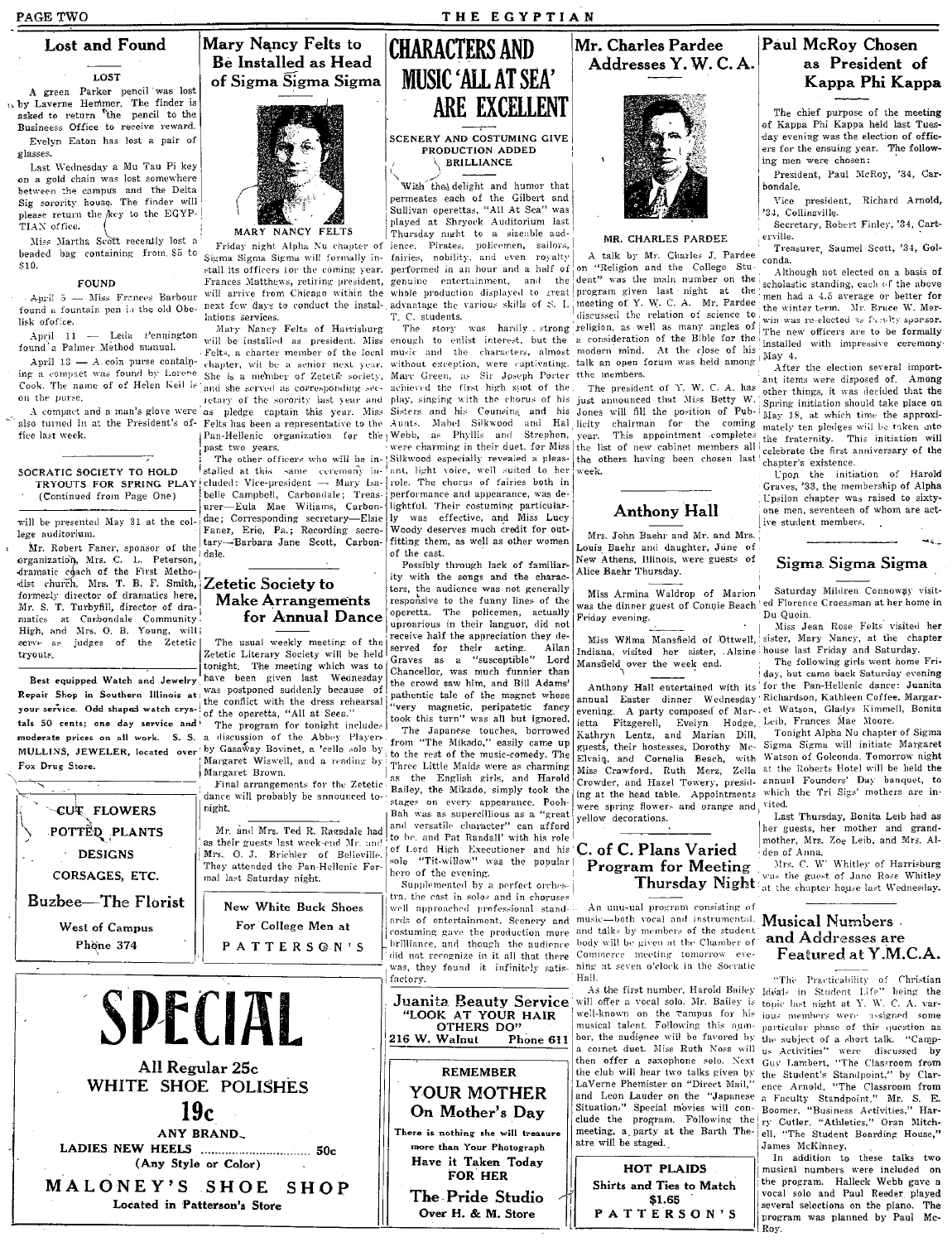Ah, the tennis season. And everything with it. Ever and anon to see racquet enthusiasts going over to the courts in old togs and sneakers for a four o'clock set to give a six o'clock appetite. Then to slice and drive into the net ad infinitum. To chase stray balls across the bluegrass and dandelions until the sporting ardour fags. That is the sport of the gentry.

One track team is very good. of course. As a matter of tradition and natural ability they cannot be poor. But they are not at their best. But from many an individual case, we know they are slighting training to a marked degree. One bright track star started training by taking on a new girl-friend. And that was an every-night affair. You know what<br>that means. Well. And there are others, too. Somebody ought to tell these boys what to do with themselves when they are not on the cinder ellipse. Then they "might" reform.

There-are a lot of good looking Firls at  $S$ . I. T. C., presumably. To judge from the way the poor gentlemen go nertz over them. But taking an extremely non-partisan viewpoint or the point of view of a hard boiled beauty contest judge, we fail to find<br>the perfect specimen. The girl with the most beautiful hair has wobbly ankles. The girl with the most beautiful arms has freckles on her nose. One almost perfect beauty has hair with no lustre. Now all you fellows who are interested can take a look around for yourself, and if you find perfection report at once to the EGYPTIAN office. Thank vou.

We are glad for one that the operetta is finished. We are satisfied. Although our attending it Thursday meant a bad flunk on a Friday exam, we are satisfied. We had an unrefut-<br>able excuse for flunking that exam.

In Memorium. Last Tuesday, a week ago, one of the oldest boys on the campus said farewell to this life and was made kindling wood for<br>somebody's fire. In other words, it is regrettable that a maple tree on the president's terrace went the way of mortal things. For all we know it was a heck of a life anyway for the old sapling to have to grow through a hole in the sidewalk, so maybe its a blessing he's gone. He had been useful in other days and the best part of his life was gone. He was going on fifty years old, and life at that age is boresome if one must live among twenty-year-olds. Well. Here lies the tree, born way back when. Diel April 11, 1933. Rest in peace, old fellow.

Something is the matter with our baseball spirit. Last year at this time and before the intramural nines were batting the horsehide with regularity over in the pea patech. An entry in our diary a year ago today. or rather, a year ago several days back shows the Lucky Strikes beat somebody or other by a score of 25 to 5, and that the diary's author had laid a bet on the faculty to win the tournament. The diary is in French but that is the English of the matter. Now if all baseball fans will kindly put in an appearance at someetime soon, we'd appreciate it and furthermore would come to watch the games and might even play. You never can tell.

> **CLIPPER SHIRTS** For Freshmen, Sophomores, Juniors, Seniors, Etc. PATTERSON'S

### **Wheeler Library Receives New Books**

The following books have been re-<br>ceived by the Wheeler Library and

Religion

Social Science

Educaiton for World Citizenship,

British Trade and Industry, Cole.

European and American Carpets

Songs of the West, Baring-Gould.

Household Arts

Music

Fiction

Lark Ascending, De La Rache.

Trembling of a Leaf, Mangham.

Biography

Excellent Became the Parliament,

Henry Arthur Jones and the Mod-

**Chapel Notes** 

Advertising the Operetta, Pat Ran-

dall appeared in a stunt number last

Tuesday morning, singing "Tit Wil-

low." This song, originally a part of

the Mikado score, was included in the

The orchestra repeated the four

number from the suite, Atlantis, at

the first sessions last week. Particu-

larly the fourth number, "Destruc-

tion of Atlantis," was well-liked,

with its noise from the storm and

its underlying recurrent motif of

love theme. The vigor of the rendi-

tion, undoubtedly, gave it its effec-

Miss Bowyer asked Thursday that

all freshmen on probation report to<br>her as soon as possible, to check on

their grades for the first weeks

At the session Friday Elisabeth Dill

and Carol Fugate played a program

of music arranged for two pianos

Their selection, "Waltz of the Flow-

ers," from Tschaikowsky's "Nuterack-<br>er " suite, was especially good, and

the excellent precision of their play-

ing emphasized the melodies to ad-

Coach Lingle introduced the entire

track squad from the platform last

Friday and explained their standing

in state-wide competitions of the past

years. In giving a sketch of each

man's record, he made it clear that

the track performances of several of

our men are the best in the state

A columnist in one of the Chicago

the depression, and that they

dailies stated that the jig-saw puzzles

might be considered one of the boons

might go far toward relieving the sit-

uation, for the reason that they help

to co-ordinate the hand and mind.

this season as well as last spring.

Gypsy in Music, Liszt.

Letters, Browning.

Lord Lister, Godles.

rn Drama, Cordell.

medley All at Sea.

tiveness.

vantage.

of

of the spring term.

Does Civilization Need Religion,

are now ready for student use:

Niebuhr.

ddams.

and Rugs, Faraday.

Carr.



Goethe: Man and Poet, Henry W. Nevison, New York, Harcourt, Brace Co., 1932.

By AUBREY LAND

One hundred vears ago Goethe died. At the time he was widely known throughout Germany and France, and to some extent in England; but there were few who realiz ed his true importance and greatness.<br>As Carlyle said in 1832, "To measure and estimate all this, the time is not come: a century hence will be the fittest time . . , . . the highest that can be said of written books, is to be said of these; there is in them a New time, the prophesy and beginining of a New time. Perhaps when Goethe has been read and meditated for another generation these prophecies will not seem so strange."

A century has nassed: the time has come and Mr. Nevison takes to himself the task of writing an estimate of Goethe the man, Goethe the poet a tremendous undertaking.

It may be said by way of general ization, which means platitude. that biographies seldom measure up to the Whoever wants this fact inman. delibly impressed on his mind, let him read this book. "It has its points." Yes, good and bad. For example, there is a fine inspirational chapter on the friendship of Schiller and Goethe, the two foremost German literary figures. And following it there is an equally excellent section entitled "Faust: Part I." Both immediately preceding them are "In the Sun" and "The Sorrows  $\circ$ f Young Wersher," hastily thrown together for the occasion. In fact this criticism might be urged for the entire volume: the author apparently has a masterly hold on his subject but the writing has not been recast and reworked in such a way as to show his complete familiarity with the material. There are numerous suggestions of rapid, abrupt composition. The author in addition presupposes a fair chronological idea of Goethe's life, a fault in any biography.

The poet has such a long and varied existence as to fit him for an overwhelming biography; he lived in a time of change, both radical and gradual in every phase of life and art. He saw the genesis and consumation of the French Revolution,

the rise and fall of Napoleon. Born in Germany whose language was used only to dogs and horses in favor of French for the higher classes, he lived to see German raised to a position second in the whole world only to English. Johnson was beginning his dictionary when Goethe first saw light. When he left the scene Tennyson was a promising poet, Browning

was writing Pauline. At his birth Bach was still alive: at his death Mendelssohn had just left for London to conduct his G minor concerto. His life encompassed those of Schiller, Byron, Keats, Mozart, Beethoven, Schubert. He was born when classicism was in its fullest bloom; he

lived to see romanticism draw its dy- School Council ing gasps. Leonardo da Vinci had scarcely

#### more varied interests; public works, the theatre, war, government, natural science, classic and romantic art, love, and above all living. He excelled in all of them, too. Goethe was as few know, a true scientist. His name is closely connected with the early development of evolution and his is one of the greatest. He published exhaustive works based on original research on the theory of light and color, and one dealing with the development of plants.

This life with these interests could command a biography of the highest from that paper: order; yet the one in question does not rival Maurois' Byron or Schauffler's Beethoven. Disregarding Faust, his undoubted masterpiece, Goethe was one of the world's greatest lyric poets; Heine said Goethe's songs were simply the best, and Heinie knew the meaning of song. The author fails to make a strong case for these precious baubles. Furthermore, those lyrics he does refer to he translates, a highly questionable procedure with regard to lyric poetry -especially Goethe's. Yet, even here there is some advantage, in that there are persons who unfortunately cannot read German and would miss the full implication if the poetry were left untranslated. However, the author might have used prose instead of the jingly, half assonating mess of doggerell he employs.

But whatever of slightness and faultiness there is here, there is the undoubted advantage of having an author long acquainted with German life and letters. Also it might be said that no Goethe biography, however foul, could keep something of the vigor, the real-life of this mar among men from permeating the reader, and this biography is far from wretched.

Students at the University of Illinois-especially the Greek letter organizations have led the way in reducing the expenses. Fraternities and sororities are now featuring radio dances and informal parties.

## Organized in 1920

PAGE THREE

A front-page story from an EGY-PTIAN published in Marcch, 1921 gives a complete story of the accomplishments of the first Student Council organized in December, 1920. Under the leadership of Mr. Warren, chairman, Miss Trovillion, vice-chairman, Misses Emma Bowyer, Bell, and Baldwin, and Mr. McAndrew, the two representatives from each of the six classes succeeded in rapid fire manner in establishing many of the rules and precedents which are still in existence today. Quoting directly

"Perhaps the biggest thing the council has done is the launching of the EGYPTIAN. It has recommended a system of awarding school letters to leaders in the various worthy student activities, a matter which<br>still awaits faculty approval.

"It has secured the opening of the library during the noon hour. It has recommended that in the future the classes be seated separately in chapel and that each class have an examiner for registration. It has appointed a student committee to provide special chapel exercises on Fridays. It has asked that the faculty members avoid concentrating final examinations on the last day of the term. The faculty has been asked to agree on a uniform plan of distributing marks on a normal plan of distribution. It has passed on the matter of thefts, chapel disorders and Senior Play."

The council was organize because President Shryock felt that the students should be given the opportunity to share in the government of the college. Acting wisely upon the princple that students are more inclined to respect rules and customs which they themselves have established, the Student Council has become a fundamental part of the management of the school

New White Buck Shoes For College Men at PATTERSON'S

### Carbondale Typewriter Exchange **OVER FOX'S DRUG STORE**

Typewriter Ribbon, Typing Paper, Carbon Paper. Authorized Dealer for the new Underwood and Remington Portable Typewriter. For the graduate: 25 cards, 25 invitations, 25 envelopes on high grade paper, \$1.50.

### WIGWAM SANDWICH SHOP

### Open Dav and Night

Old Southern Barbecue ................................ 10c Ham and Chicken Salad Sandwiches ........ 5c

### **Complet Line Candies and Cold Drinks** Southwest of Campus

UNIVERSITY CAFE THE BEST PLACE TO EAT Service... Price...  $Quality...$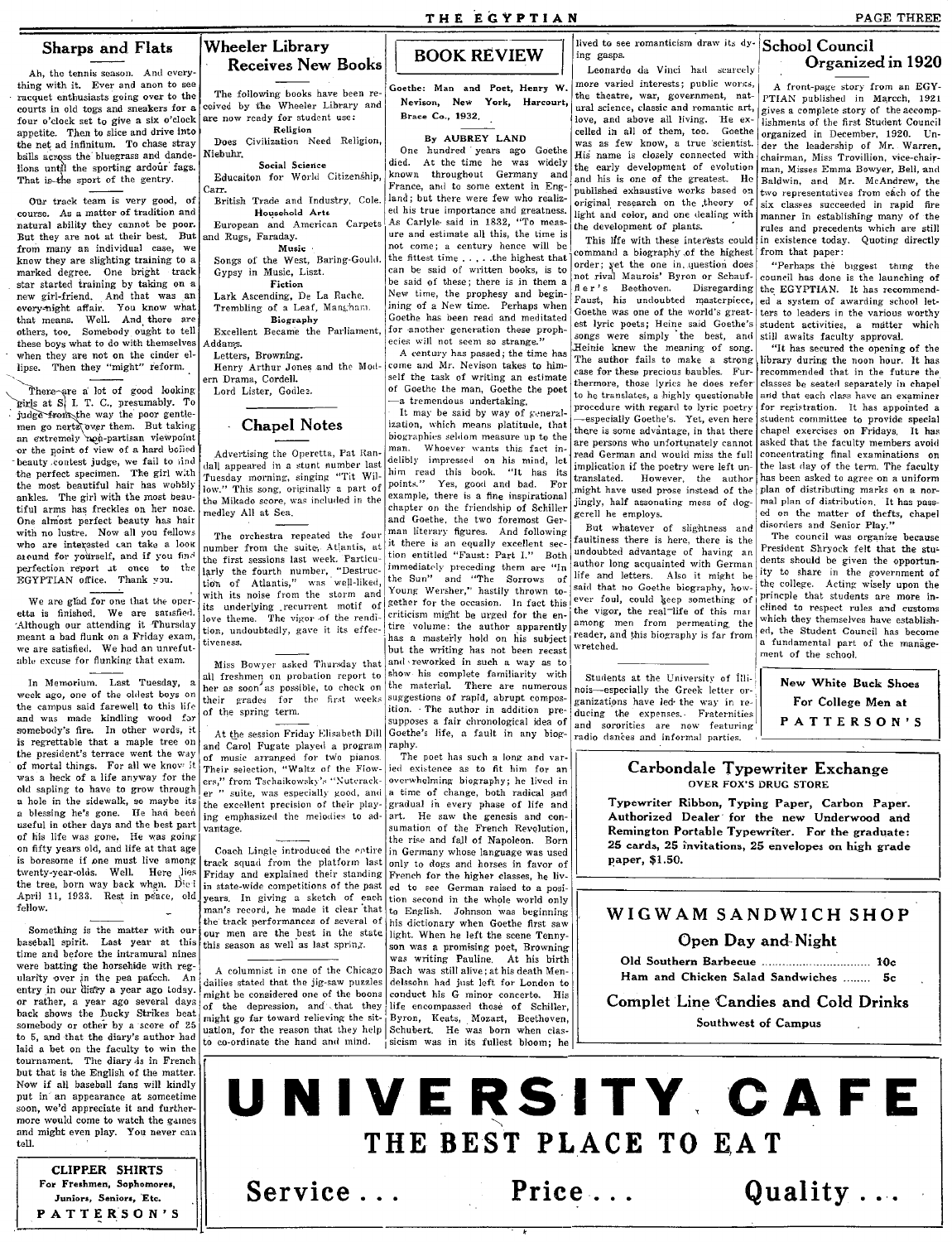Act of March 3, 1879.

Kelley Dunsmore

Advertising Manager ...

William Randle Dorothy Page

weeks of the regular college year.

the interests of the paper.

fying results.

as the college itself.

ant.

interest at less than its real worth.

Frances Matthews

EGYPTIAN

Charter Memper Illinois College Press Association.

Member of Columbia Scholastic Press Association.

THE STAFF

Faculty Advisers ............ ESTHER M. POWER, DR. RICHARD L. BEYER

REPORTERS AND SPECIAL WRITERS

**BUSINESS ORGANIZATION** 

NEW STAFF ASSUMES DUTIES NEXT WEEK

Ruth Merz, and the new business manager, William Rushing,

will assume the duties of their positions for the remaining six

ness manager, the two students were carefully considered and

accepted by the members of the School Council last Friday

morning. It is the general opinion of all persons familiar with

the work of the EGYPTIAN that the experience and enthus-

iasm of the new staff executives will be primary in advancing

THE VALUE OF THE MENUS

in the interest of students who do light housekeeping have

are the general opinion that the EGYPTIAN has simply<br>been searching for a "filler" and that the advice of the Home

Mrs. Barnes' menus and advice principle by the EGIT FIGN.<br>are no more impracticable than is the axiom that human energy and efficiency both mental and physical depends basically on good food well prepared. Good food, the H

cheaply as can poor food, provided a reasonable care is used

in shopping, and the time used in preparation can, by method,

be reduced to a minimum consistent with healthful and satis-

Mrs. Barnes have endeavored to give a detailed understanding of these facts to students. It is ungrateful to value such

"UNIVERSITY ROW" EXPANDS

few years, in addition to the simultaneous increase of building and academic equipment on the campus itself, has been

paralleled by a different kind of growth just across the high-<br>way. "University Row" has been developing almost as fast

a new business venture in the making. Starting out with just<br>the Cafe and the bookstore the line has grown longer and<br>longer, until now it includes a shoe shop. a barber shop, two<br>filling stations, a grocery store, the Wig

ing; thus every individual in our college is not only getting

an education but also contributing to the daily bread supply<br>of "little business" every time he invests in a cocoa-cola, a<br>note-book, or a shave.

Articles in the EGYPTIAN and meetings conducted by

The growth of enrollment of our college during the last

Nearly every day one may look across the road and see

All of these places depend upon the students for a liv-

Economics department is wholly impracticable.

The menus which have been suggested by Mrs. Barnes

Mrs. Barnes' menus and advice printed by the EGYPTIAN

Wih the next edition of the EGYPTIAN the new editor,

Upon the recommendation of the retiring editor and busi-

Maurie Taylor Jane Rose Whitley

Entered as second class matter in the Carbondale Post Office under the

### THE EGYPTIAN

Between the Lines By B. M. G.

Three weeks son

Four man were seen

Strolling along

The highway on

The outskirts of

A near-by town

Carrying some

Sort of thing

Which looked like a

Lattice work of

Small hickory boughs

The next day the

Billy Gangle

George Bradley Eileen McNiel

Frances Noel

Sheriff received

Five loud complaints

From farmers who

Contended that

Four morons had

Been digging holes

Large enough for

The interment

Of one sixty-

- Horse-power tractor

And so the law

Stretched out its arm.

Retrieved the crew

And found that they

And their machine

Were hard at work

Trying to find

Hidden treasures

Or lost pieces

Of gold, but the

Trouble was that

The instrument

Was lacking in

Veracity

And they were all

Too gullible.

The sheriff took

The story-teller

And put it in

The city hall

So it would not

But lo. one day

The sheriff walked

Looking at it-



### THE SPHINX KNOWS:

Jack Granau is an ingenius fellow-or maybe a thrifty one. He paints his leg black in order to wear a black golf sock with a huge hole in it.

These Karr house boys have the right attitude.

That remark about Brownie's dreams of Signal Hill has a couple of girls worried. All of which shows that a young man is not monogamous.

And we think, too, that the Fin-<br>ley boy is "a person of no mean importance."

Some of these intramural teams have such lovely names. Wouldn't you like to be one of the "Dirty Dozen?"

Dorothy Parker says "Women and Elephants Never Forget" to that list Dr. Beyer adds Indians phants, and Indians never forget. If I could play the piano as well as those girls who played Friday,

I'd give up my career as "dirty crack maker."

THE SPHINX WONDERS: Why the five boys who swiped the name plate from the Delta Sig house requested that ten of the most beautiful Delta Sigs be sent down the railroad track. (Is my mathematics wrong or is that two girls to a man?)

Did Margaret Huekel ever give our writer-in-for-advice a break? How did you like the policemen

in the operetta? Did you know that the fairies' slippers were made of adhesive

tape? If this is a budding affair be-

tween Wilkerson and Silkwood? How does one get gas balloons to stay up for a definite length of

time? Why is it that athletes are always becomingly bashful when introduced in chapel? Take 'em off the stage and they're not so darn

 $_{\rm modest.}$ If Glenn Martin and Barbara Jane Scott's and a few others grocery bills aren't light this week due to prizees won at the show Friday night.

#### Dear Sphinx:

That letter in the "Sharps and Flats" column has me all stirred Miss Gadys Smith, Mr. Emerson<br>up. Yes sir when a boy just won't Hall, and Mr. George Bracewell are look at you, you can't very well go up and knock him down and speak schools. to him. Some day when he's sitting with a group of fellows at the cafe and you go in with some girls, and he looks at you and right through you and gives you no sign of recognition-and still next time he sees you he says-"So you tried to high-hat me yes-<br>terday did you?" The columnist is right. It makes me sore.

MILLY.

Dear Milly:

All I can say is there's no accounting for the actions of drunk men, sailors and fools; and the best thing to do js. just not to worry about them. After all, it in't going to make a lot of difference whether a boy speaks to you or not, nor whether you "look at" him or not. If boys and girls who have crushes on each otherand people who behave in that way usually do have-would just remember that they're both people and not quibble about who's

### **What Do You Think?**

With encores growing more and more numerous, particularly with respect to the band, we became some-.<br>what interested in the students' general opinion of chapel music, and we asked them about their favorite type of musical performance. The most surprising feature of the inquiry, not considering individual opinions, was that all of the people questioned were definitely fond of chapel music on the whole.

### Locke Prefers Band

"I hardly know which I like better, the band or the orchestra," Zora Mae Locke hesitated, "but I do wish they'd each play twice a week. I think students could easily enjoy the band as often as that, because they like the<br>type of music it plays."

Eleanore Mulleanaux also advocated a more frequent appearance of the band. "I like a lot of the orchestral selections," she said, "but there are some that don't mean a thing to me and lots of other people. It's because we haven't studied music. Why, I know a lot of the kids who usually cut go on Friday to hear the band. I wish they'd play oftener.'

Men Without Choice

"It really doesn't make much difference," Paul Swofford declared, so that one might infer that absence kept him from acquiring any taste. "I'd rather not be quoted. You just<br>take me off the list."

Jimmy Stotlar was equally cau-<br>tious. "You want to know?-- Well, uous. Tou want to know !-- Well,<br>I don't think I'll say. I'd rather not<br>publish any statement."

### Baehr Favors Orchestra

Alice Bachr immediately declared herself in favor of the orchestra. They play a much better type of musie," she said, "and I think they're bettter instrumentalists, too. I'd huch rather hear them than the

### **Rural Schools to Close Saturday With Program and Picnic**

The regular school year of the rural practice schools in the vicinity of Carbondale will close Saturday with the customary programs and basket dinners held at each of the five schools, Rock Springs, Wagner, Bun-<br>combe, Buckles, and Pleasant Hill.<br>Miss Elsie McNeill, Mr. T. L. Stearns, the critic teachers of the respective

Each school will have practically the same type of all-day day program. In the morning, the practice teachers will give demonstrations in teaching to the parents and guests who attend. At noon, a basket dinner will be enjoyed, and in the afternoon a program ill be presented by the pupils and the student teachers.

The practice teachers of the school will also appear in several playlets. They have also coached their pupils in presenting a few little plays. Everyone is invited to attend these programs.

The rural school system, with Mr. W. O. Brown as superintendent, is a part of the college.

place it is to do what first, they'd live longer and be a-well a lothappier.

Sincerely, THE SPHINX.

Make folks dig holes Into the place Only to see

The treasurer

So wistfully!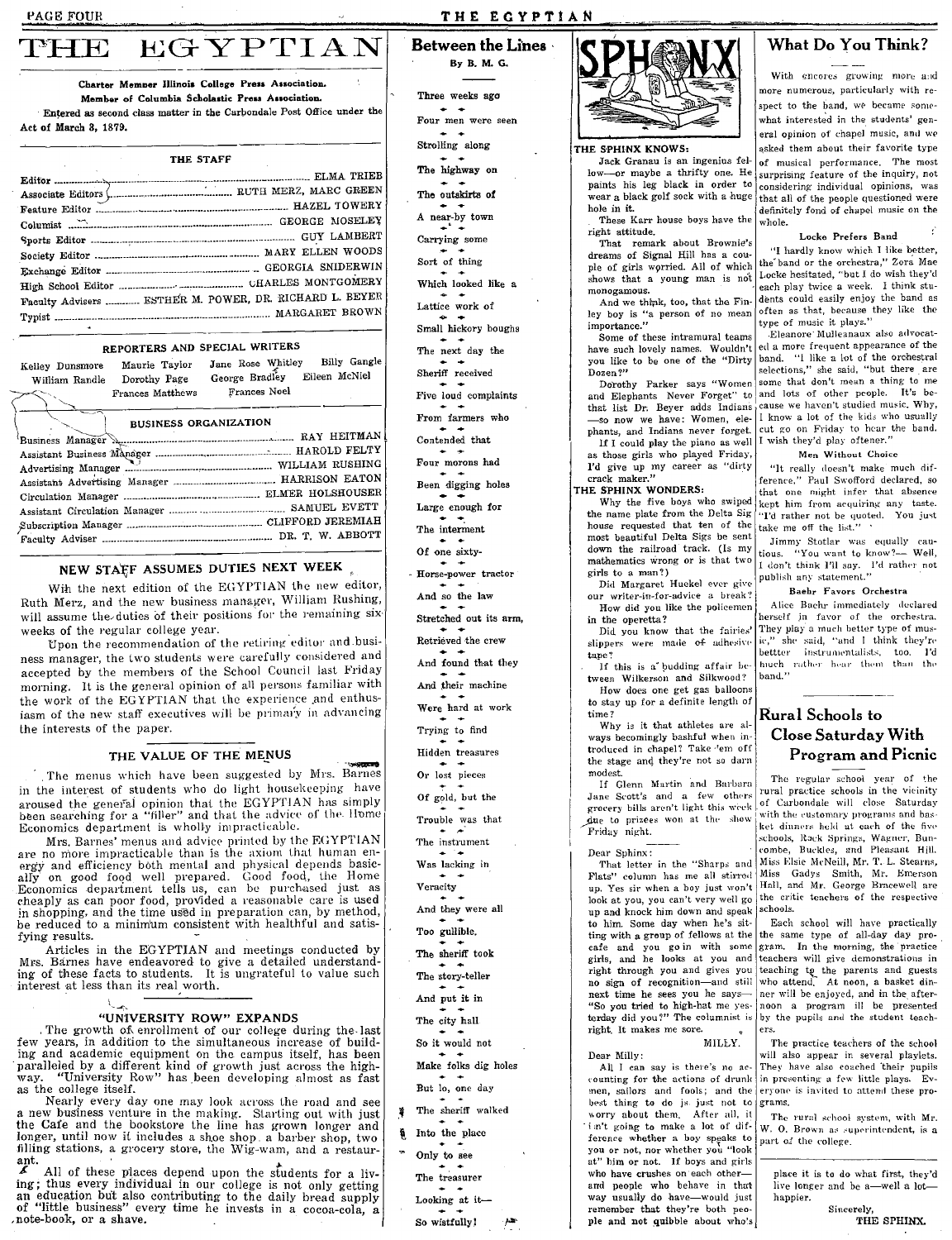"Hippo" Brown to Leave for Kansas

Relay's Thursday



BROWN & JAVELIN

gradually closed in and out-di-tanced him. Corens of Normal finished a close third. Johnson duplicated in the 220 yard dash and easily outdistanced the field. The rabbit in the bag was drawn

onds to tie Eddie Tolan's world record

made in 1929. Power led the field

to the fifty vard mork, but Johnson

**MAROONS DEFEAT** 

**REDBIRDS** 

two-twenty yard dash.

OLD NORMAL AT

PLACE IN EVERY TRACK

EVENT BUT HURDLES

**MEET SATURDAY** 

CAPTURED FIRST

give the locals the winning margin. He was beaten out first place by the Mings and Knash came through in fine fashion to win the high barrier. and placed in the order named. Devor took the lows and along with King of Carbondale who finished second, out-distanced the field by a good margin. Lemons, a maroon freshman, gave the great Hutton a stiff race in the half mile but was the football team and has received outclassed at the home stretch. Hutton is probably the best half miler in the middle west.

A fluke in the meet was the two first; Parran, Carbondale, second; mile race which was terminated in Goren, Normal, third; time 0:5. seven laps. Dut to a comic scene put on by Eskew the judges forgot to Fricke, Normal, second; Foster, Norcount the laps and therefore cut the rial, third; time 4:49.4. distance short by a quarter mile. Shot-Brown, Carbondale, first;<br>Wigging finished second in this race. Bauder, Carbondale, second; Mil-Although the weather conditions ler, Normal, third; distance, 40 feet  $\frac{5}{6}$ .<br>were poor. Tuffis was able to vault 10 inches. over an eleven foot barrier to win the event. Henry of Carbondale and Marquardt of Old Normal tied for mal, third; time 21.6 second. The discus and javelin tossers were also hampered by the high dale, first; Knash, Carbondale, secwind. Bauder could muster power one; A. Miller, Normal, third; time<br>enough to toss the plate only  $120^{12}$ ,  $16.2$ .<br>feet against the strong gale. "Hippo" Pole Vault—Tullis, Carbondale, feet in his specialty-the javelin.

Normal's high jump entrant height 11 feet. couldn't get over the starting height! inches. Cole, a freshman of Norris inches, Cole, a freshman of Norris<sup>3</sup> Discuss Bander, Carbondale, first; City leaped more than six feet last; Bricker, Carbondale, seconod; Maryear in high school. Bob Reeve- is zalek, Normal third; distance 120 present bolder of the school and fact 6 inches.<br>State Teachers' College record at 6 2 Mile - F feet 1<sup>1</sup>; inches. In a recent meet Wiggins. Carbondale, second; Midwith Cape Girardeau he cleared the dieton, Normal, third; 9:30.6;<br>bar at 5 feet 10 inches to win first.  $J_{\text{inv}}$ lin =  $\frac{1}{2}$  Brown. Carli "Brick" can clear the bar at 5 feet. feet. ten inches.

Norma, on the relay with Norton, Armitage, Miller, and Johnson comprising the team. The time was some- Normal, third; time 2:09.8. what slow, being 3:37.6: Summary

100 yard dash-Johnson, Normal, height 5 feet 4 inches. **CLIPPER SHIRTS** 

For Freshmen, Sophomores,

Juniors, Seniors, Etc.

PATTERSON'S

Coach Lingle's track team again showed its supremacy by trampling over Old Normal last Saturday at Normal 72-59 in one of Southern's hardest dual meets of the entire sea-The Redbirds captured first place in ever track event except the hurdles and slammed the mile and the The outstanding performance was put on by Jimmy Johnson, one of Coach Cogdal's colored flushes, as he stepped the century off in 9.5 sec-

bondaie, star spear tosser of the local teachers, will represent Southern in the Kansas Relays which will be held barricades in 25:7 seconds. The range in the superior term of the current of the relation of the relation of the contract to  $\frac{1}{n}$  in the relation of the contract to the contract to  $\frac{1}{n}$  and  $\frac{1}{n}$  in the contract to the contract to the turday at Kansas City, Kansas. vear with a toss of 186 feet 3 inches small markin of 3 feet 9 inches. Brown holds the present school record of 193 feet 8 inches which was made in a meet with Cape Girardeau last year. Busides tossing the javelin, "Hippo" has taken to the shot and won that event in the recent meet with Old Normal. He plays tackle on three letters in that sport. Jean Paul i: a junior.

Shot-Brown, Carbondale, first;

22d-Johnson, Normal first: Goren. Normal, second: Norton, Nor-

120 high hurdles-Mings, Carbon-

Borwn fought the wind to get 170 first; Henry, Carbondale and Marquardt, Normal, tied for second:

440-Hutton, Normal, first; Milin this event. Cole, Reeves, and ler, Normal, Second; Tripp, Carbon-Bricker tied for first at 5 feet 4 dale, third; time, 54.

Mile - Fricke, Normal, first;

 $J_0$ velin  $-$ Brown, Carbondale, nar at operator's specialty is the dis-rip-t; Starr, Normal, second; Smith.<br>place. Bricker's specialty is the dis-rip-t; Starr, Normal, second; Smith.<br>cus and high jump: If extended Carbondale, third; distance 170

220 lew hurdles- Devor, Carbon-Cole captured first in the broad dale, first; King, Carbondale, secjump with a leap of 21 feet  $1<sub>2</sub>$  inch. ond; Reid, Normal, third; time 26.9: 880-Hutton, Normal, first; Lemons, Carbondale, second; Forbes,

High jump-Reeves, Bricker, Cole, all of Carbondale, tied for first;

Broad jump-Cole, first; Parran, Carbondale, second; Armitage, Normal, third; distance, 21 feet  $\frac{1}{2}$  inch. Relay won by Normal (Norton, Armitage, Miller, and Johnson) time  $3:37.6$ 

### Carbondale Faces Cape in First Home Meet of '33 Season

The Carbondale Teachers in their initial home meet will face Cape Girardeau Indians this afternoon for the second time within two weeks and they will try to duplicate the trouncing handed the Indians two weeks ago when the Carbondale Teachers overwhelmed their hosts by the en-

ormous score of 82  $1-3$ -48  $2-3$ The local teachers capture ten of the fifteen places in the initial meet with Cape, but will have to extend Grade. themselves to hold such a record in a second meet.

Ferguson, a diminutive distance Herrin High. man, and Nieman, both of Cape, will be the visitors' high lights this after-munity High, Eldorado High, Manoon. Ferguson set two records netween the two colleges, first in the Frankfort High. mile, running it in  $4:45:5$ , and then in the two-mile event. He stepped the long grind off in the fast time of 10:38.5. Neiman set a new broadto better a 22 feet record  $h'J$  by low hurdles as Mastella leaped the Juanita Schaff, Johnston City; Troy

within the last six years and then by Brown, Wiliam Stone, Carl Absher, a single point.

### Order of Events for Washington-C'dale Meet Tues., April 25

The order of events in the Wash ington-Carbondale track meet to be held on the local field Tuesday, April 25 will be as follows:

- 1.-2:00 p.m.: 1 mile run.
- 2. 2:10 p.m.: 440 yard dash. Mile -- Bremen, Normal, first; 3. 2:20 p. m.: 100 yard dash.
	-
	- 4.  $2:30p.m.:120 high hundreds:2:00$ p. m.: Pole vault, high jump, shot put, javelin.
		- $2:40$  p. m.: 880 yard run.

2:50 p. m.: 220 yard dash.  $6.$  $\tau$ . 3:00 p. m.: 2 mile run, 2:40 p. m.: discus, broad jump. 8.

3:15 p. m.: 220 yd. low hurdles. 9. 3:25 p. m, 1 mile relay.

| Events | Cape-C'dale Reccords Time or Dist.     |  |  |
|--------|----------------------------------------|--|--|
|        | 100 yard dash Pierce (Carbondale)  9.9 |  |  |
|        |                                        |  |  |
|        |                                        |  |  |
|        |                                        |  |  |
|        |                                        |  |  |
|        |                                        |  |  |
|        |                                        |  |  |
|        |                                        |  |  |
|        |                                        |  |  |
|        |                                        |  |  |
|        |                                        |  |  |
|        |                                        |  |  |
|        |                                        |  |  |
|        |                                        |  |  |
|        |                                        |  |  |
|        | $\int \frac{1}{2}$                     |  |  |

### CARBONDALE ALL-TIME RECORDS

| .st.pace accepted records    |                         |  |  |
|------------------------------|-------------------------|--|--|
| Holder                       | Time or Dist. Year Made |  |  |
|                              |                         |  |  |
|                              |                         |  |  |
|                              |                         |  |  |
|                              |                         |  |  |
|                              |                         |  |  |
|                              |                         |  |  |
|                              |                         |  |  |
|                              |                         |  |  |
|                              |                         |  |  |
|                              |                         |  |  |
|                              |                         |  |  |
|                              |                         |  |  |
|                              |                         |  |  |
|                              |                         |  |  |
|                              |                         |  |  |
| Relay - Travelstead, Lemons, |                         |  |  |
|                              |                         |  |  |

### **WASHINGTON UNIVERSITY TRACK** TO BE HERE NEXT TUESDAY

SOUTHERN SCHOOLS MEET ON GENE BRICKER, FORMER STAR CAMPUS IN BAND CONTEST (Continued from Page 1)

### Class<sub>D</sub>

THE EGYPTIAN

Group I-Carbondale High. Group II-Eikville High School. Class E Group 1 - Harrisburg,

rankfort Grades. Group II-Marion Grade, Herrin

#### Clare R

Group I - Murphysboro High,

vion High, Johnston City High, West javelin and discussed

Group I soloists were: High School, Class A: Wade C. Davis, Jimmie ed a national recognition in the dis-Rogers, Sylvester Parrigum, Keith cus uunder the concheg of "Doc" Wentworth, Albert Crimm, West Lingle. Bricker ho'ds the present coljump record of 22 feet 3 1-2 inches Frankfort: Eugene Bolen, Clarissa lege record in the discus at 136 feet Brown, John Guinn, Everett Davis, 11 inches. In addition he holds the "Hippo" Paul Jean Brown of Car-Pierce of Carbondale. Another Herrin; George Boomer, Margaret good performance was made in the Cisne, Carbondale; Lowell Samuelle, Gerald Daniel, William Zimmer, Cape has won but a single dual Tintsler, William Davis, Murphys-<br>meet from the Southern Teachers bors, Nilliam Davis, Murphys-Jimmie Tyree, Marion; George Sasham, Eldorado; Brass Quartette, Marion; Brass sextette. West Frankfort. Grade School-Class E: Charles Boolen, Myrtle Cox, Charles Jones. Marcella Laws, Virginia Sharp, James Wentworth, Ralph Schaeffer, James Wentworth, Raipn Schaerter, West Frankfort; Earle Biggers, G. B. Hart, Eugene Hall, Francis Cummins, Waye Moore, Harry Davis, Eugene Randolph, Billie Cadiff, Harrisburg; Jacquelin Bundy, Marion; Junior Blane, Harriett Hix, A. G. Gauner, Billie Davis, James Bailie, LeRoy Lindsay, Herrin; Cornet quartette, Harrin and Harrisbuurg; Brass quartette, Herrin and Harrisburg.

> Miss Aileen Carpenter entertained as her guest last week, Miss Bobbie Corder, instructor in the Women's Physical Education Department at James Milliken University, Decatur, Illinois.

1929

1929

1929

1931

1931

1929

1932

IN DISCUS The Southern Illinois Teachers' College will be hosts to the Washington University track team Tuesday, April 25. In an early indoor meet at Columbia, Missouri, Washington took seventh place in a field of wide competition. Several of the Washington men have better marks for the year than have the Southern.

HERE TO COMPETE

Butler University took the Washlington team into tow to the tune of 82-49 becau e of its track perform-Group II-Anna-Jonesboro Com- ance. Washington led by Eugene Bricker, made a clean sweep of the

Gene Bricker, a former football and track man for the Maroons, gainstate teachers' college record and placed ninth in the national meet in Chicago two years ago. Pitted agai st Gene will be Herbert, a brother of the Washington star, who has been high jump and tossing the rinte for Lingle the last three years. He has been getting around 120 feet this season.

Harry Bleich won the high jump at 5 feet 11 inches and then probably did not exert 'imself.

Probably the outstanding performance of the visiting team was the mark set in the y compo ed of Smith. Gilmote. Fum ton and They carrie! the b ton Hounz through the mile distance in 3:34.2, which is better than the locals have yet made.

This meet will be the first hell on the local field again t a university track team and marks a distinct step in the progress of track at the Southern Illinois Teachers' College

### Parran of S. I. T. C. Wins Over Johnson  $\mathop{\mathrm{ind}}\nolimits$  Normal Meet



PACCON = 100TO- BEORD JUMP Jerrold Parran of Carbonodale is developing into one of the best sprinters Southern has had in it-1929 track history. He finished second to Jimmy Johnson last Saturday in the dual meet with Old Normal. Johnson broke the world record last year in the 60 yard dash and tied the official world record of 9:5 last week in the 1932 Normal meet. Parran was only two 1932 yards behind Johnson when he crossed the finish. His time was estimated 1932 at 9.7. Parran is a sophomore.

Dis Tu Carbondale, Ла  $\overline{22}$  $H\varepsilon$ 

Ł